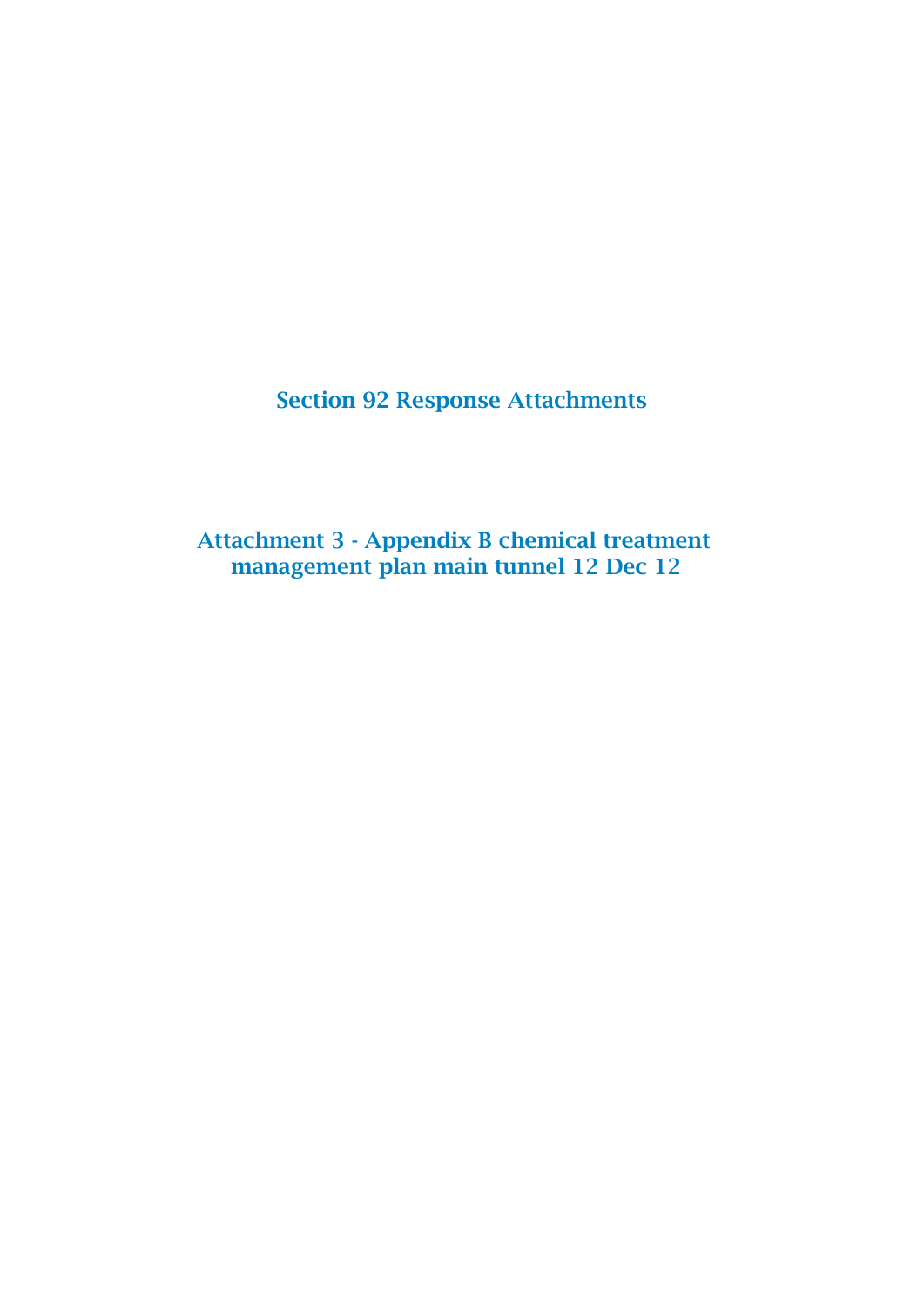# Draft Chemical Treatment Management Plan

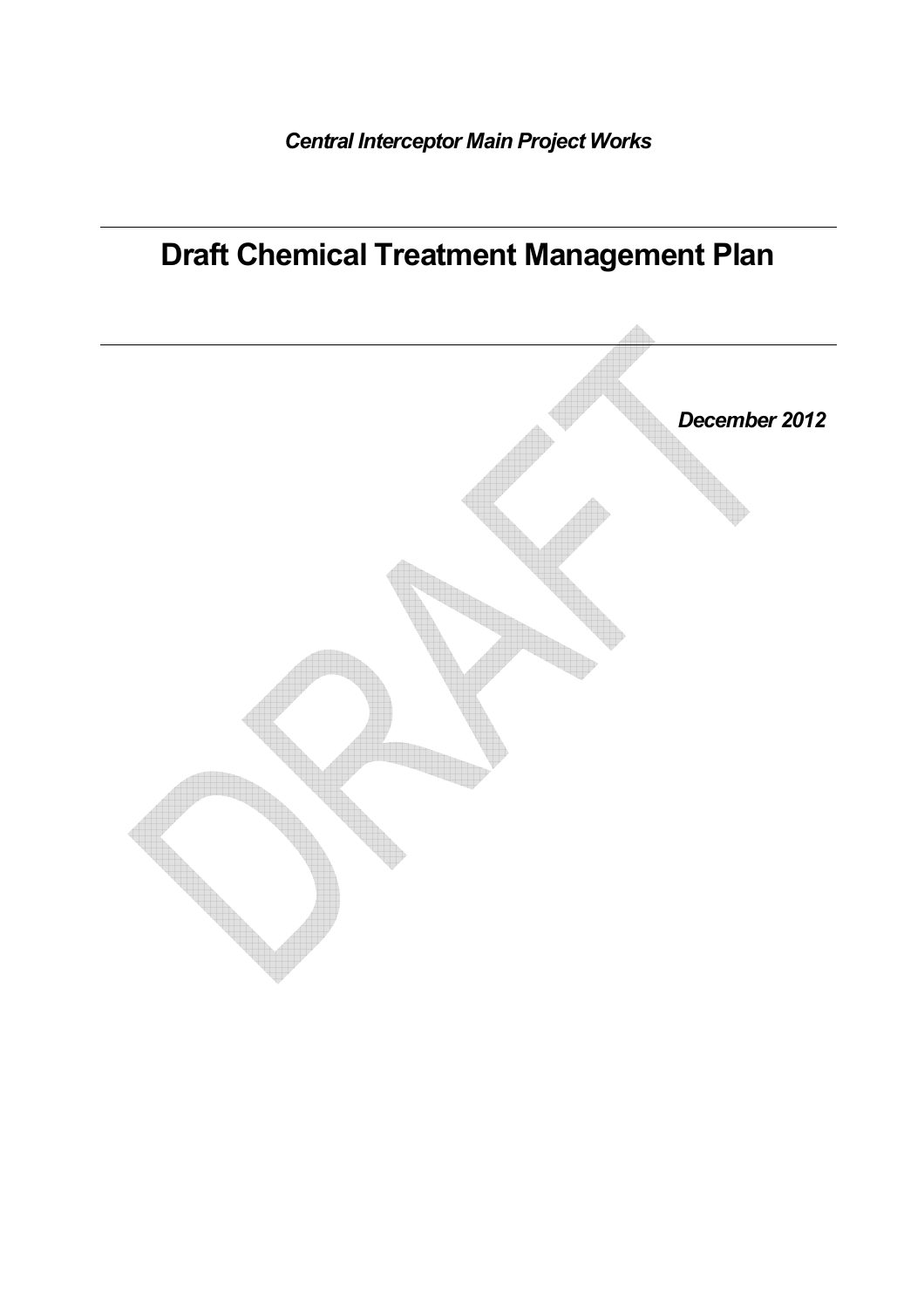# **CONTENTS**

| 1.                           |  |
|------------------------------|--|
| 2.                           |  |
| 3.                           |  |
| 4 <sub>1</sub><br>4.1<br>4.2 |  |
| 5.                           |  |
| 6.                           |  |
| 7.                           |  |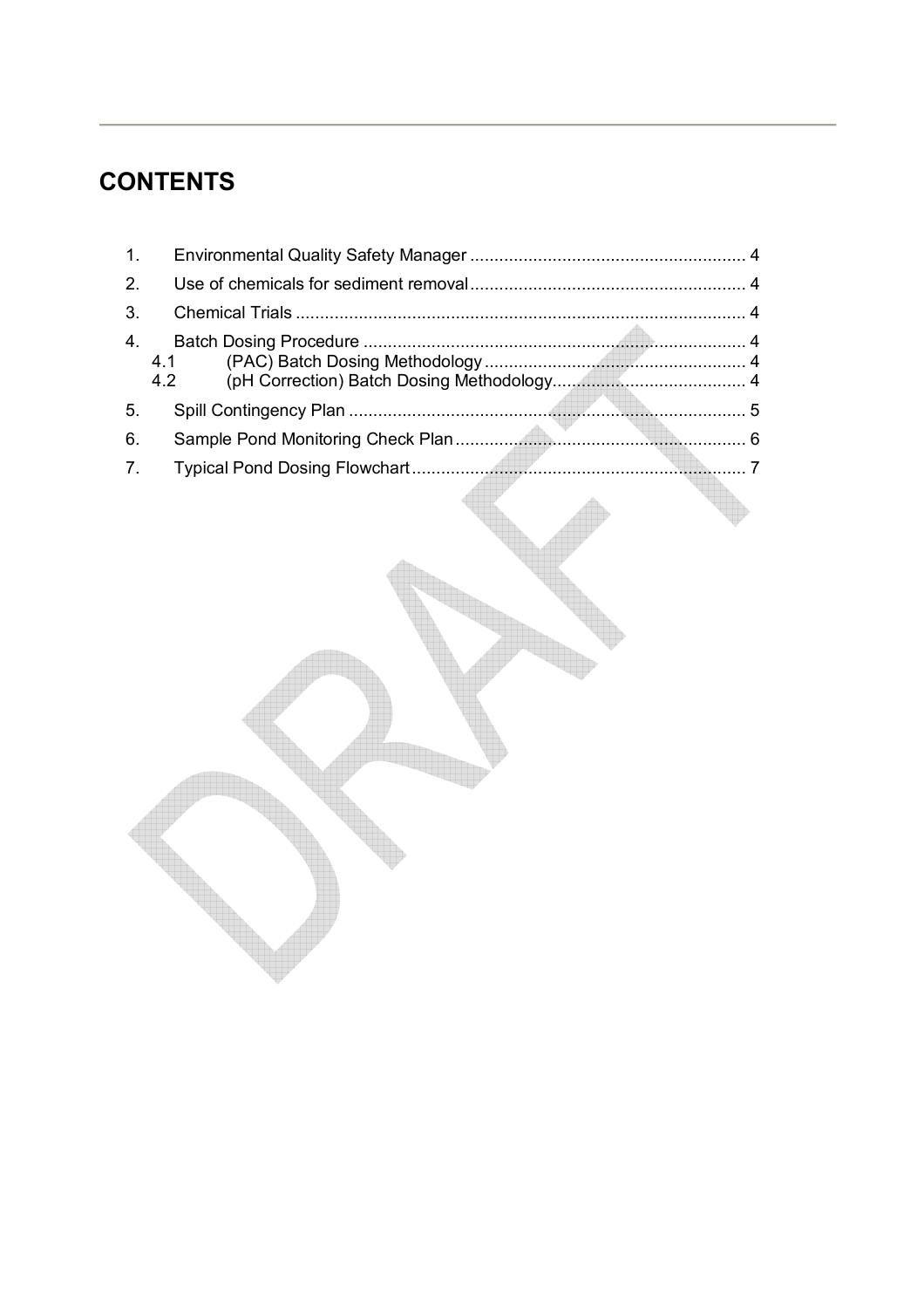#### DOCUMENT HISTORY AND STATUS

| <b>Revision</b> | Date | <b>Name</b> | <b>Signature</b> | <b>Status</b> |
|-----------------|------|-------------|------------------|---------------|
| Author          |      |             |                  |               |
| Reviewed by     |      |             |                  |               |
| Approved by     |      |             |                  |               |

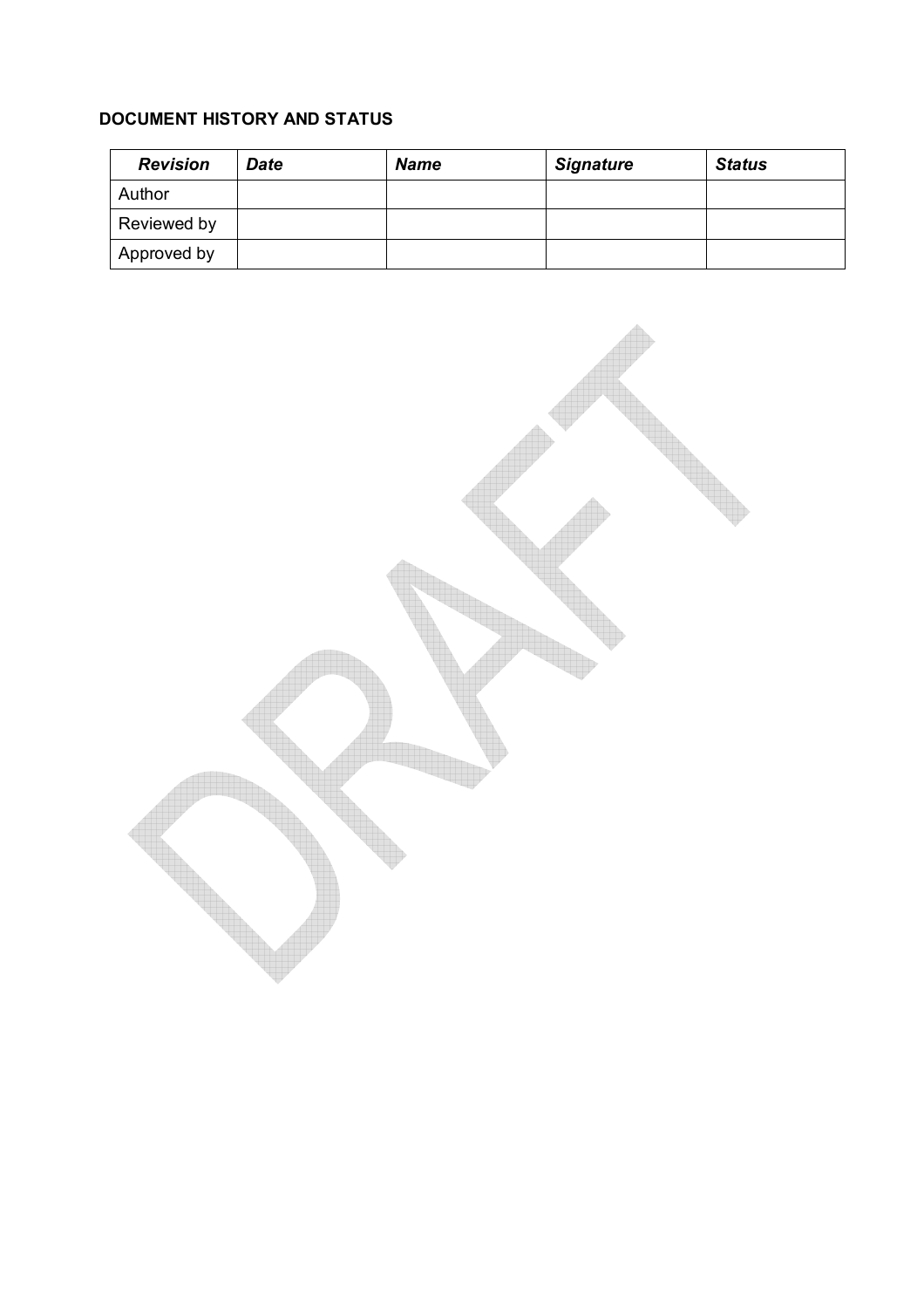### 1. Environmental Quality Safety Manager

An individual shall be appointed (Environmental Quality Safety Manager or EQSM) to be responsible for the safe delivery, storage and use of the chemicals on the sites for the duration of the project.

#### 2. Use of chemicals for sediment removal

The Construction Discharge Management Plan sets out the requirements for erosion and sediment controls during the construction of the main project works. It is proposed to establish SRPs or DEBs at each of the construction sites and that these facilities will be dosed with chemicals where necessary to optimise sediment removal prior to discharge. In addition, chemicals may be used to enhance sediment removal in treatment facilities for groundwater, truck wash runoff and spoil heap runoff. Much of the following will be applicable to these facilities.

### 3. Chemical Trials

An initial chemical trial will be carried out on a bulk soil sample from each site after the first rainfall, utilising the surface water on the site to identify the optimal dosage of flocculent. If the soil type is observed to vary significantly on a site as excavation proceeds or if the efficiency of sediment removal suddenly drops off, further tests will be carried out to check the optimal dosage rate.

Once the range of soils across the project are determined, the optimal dosage levels for a site may be based on test data from other sites with similar soils types and conditions.

#### 4. Batch Dosing Procedure

Within 24 hours of a rainfall event <5mm any pond will be inspected for water clarity and general condition of decants, forebays and inlet drains etc.

If the water clarity in the sediment retention pond is less than 100mm, the pond will be batch dosed in accordance with the flow chart in Section 7 and the steps outlined below.

#### 4.1 (PAC) Batch Dosing Methodology

- 1) Take bucket sample of pond water.
- 2) Pour 100ml of water sample into 200ml Transparent Plastic Graduated Measuring Beaker.
- 3) Titrate Polyaluminium chloride, (PAC) into sample 1ml at a time and stir.
- 4) Stop titration when sedimentation begins.
- 5) Determine volume of (PAC) dose required for pond.
- 6) Application can be made by spraying (undiluted) with a knapsack sprayer or thrown across the surface of the pond from a bucket 1 litre at a time, until the total determined quantity of (PAC) has been applied.

#### 4.2 (pH Correction) Batch Dosing Methodology

Note that pH correction may be achieved using PAC or concentrated acid (HCl or  $H_2SO_4$ )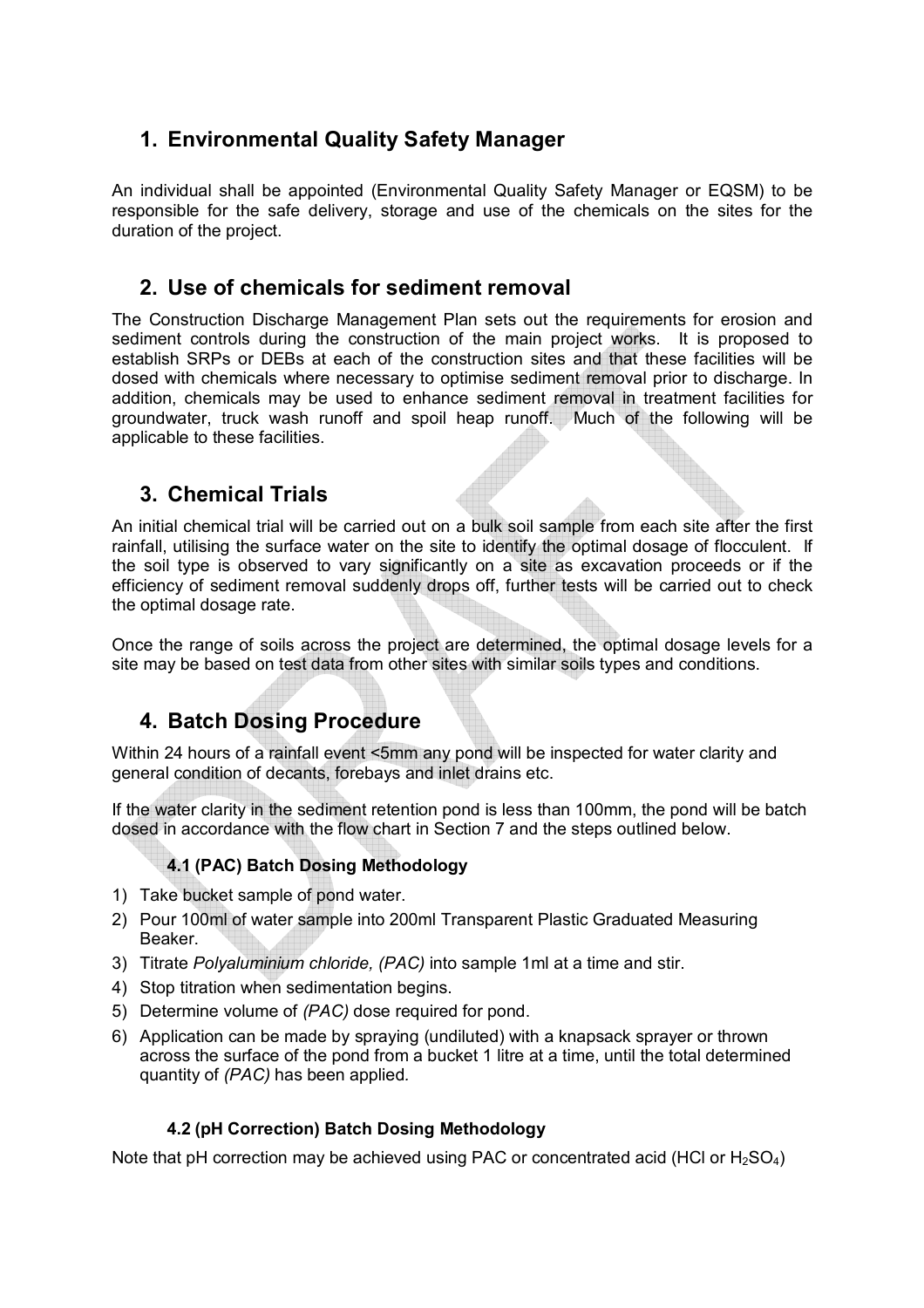- 1) Take bucket sample of pond water.
- 2) Pour 100ml of water sample into 200ml Transparent Plastic Graduated Measuring Beaker.
- 3) Titrate selected pH neutralising chemical into 100ml Transparent Plastic Graduated Measuring Beaker 1ml at a time and stir.
- 4) Stop titration when the pH of the sample < 7.5.
- 5) Determine volume of neutralising chemical dose required for pond.
- 6) Application can be made by spraying neutraliser (undiluted) with a knapsack sprayer or by throwing a pre-mixed quantity of dosage chemical across the surface of the pond from a bucket 1 litre at a time, until the total required quantity of neutraliser has been applied.

### 5. Spill Contingency Plan

To minimise the potential of a chemical spill the following measures will be taken:

- Limited volumes of chemicals will be stored on site.
- Chemicals will be stored in secure facilities.
- Chemicals will not be stored within 10m of a watercourse, or surface water drain.
- Wheelie bin spill kits will be located at or near the chemical storage area. These kits are designed to be mobile and in the event of a spill they will be moved to that area.

In the event of a spill to ground the following procedures will be followed:

- The source of the spill will be identified and further spillage prevented by stopping the source of the spill, i.e. ceasing chemical handling, plugging burst barrels, standing up overturned containers etc.
- Chemical storage areas will be drained towards the SRP or DEB to control the effects in the event of a spillage.
- Details of the spill and remedial actions will be recorded. The EQSM is to be notified immediately if the spill is in excess of 60 litres.

In the event of a spill to a watercourse the following procedures will be followed:

- The source of the spill will be identified and further spillage prevented, i.e. by ceasing chemical handling, standing up overturned containers etc.
- Details of the spill and remedial actions are to be recorded and the EQSM is to be notified immediately. The EQSM will then notify Watercare and Auckland Council.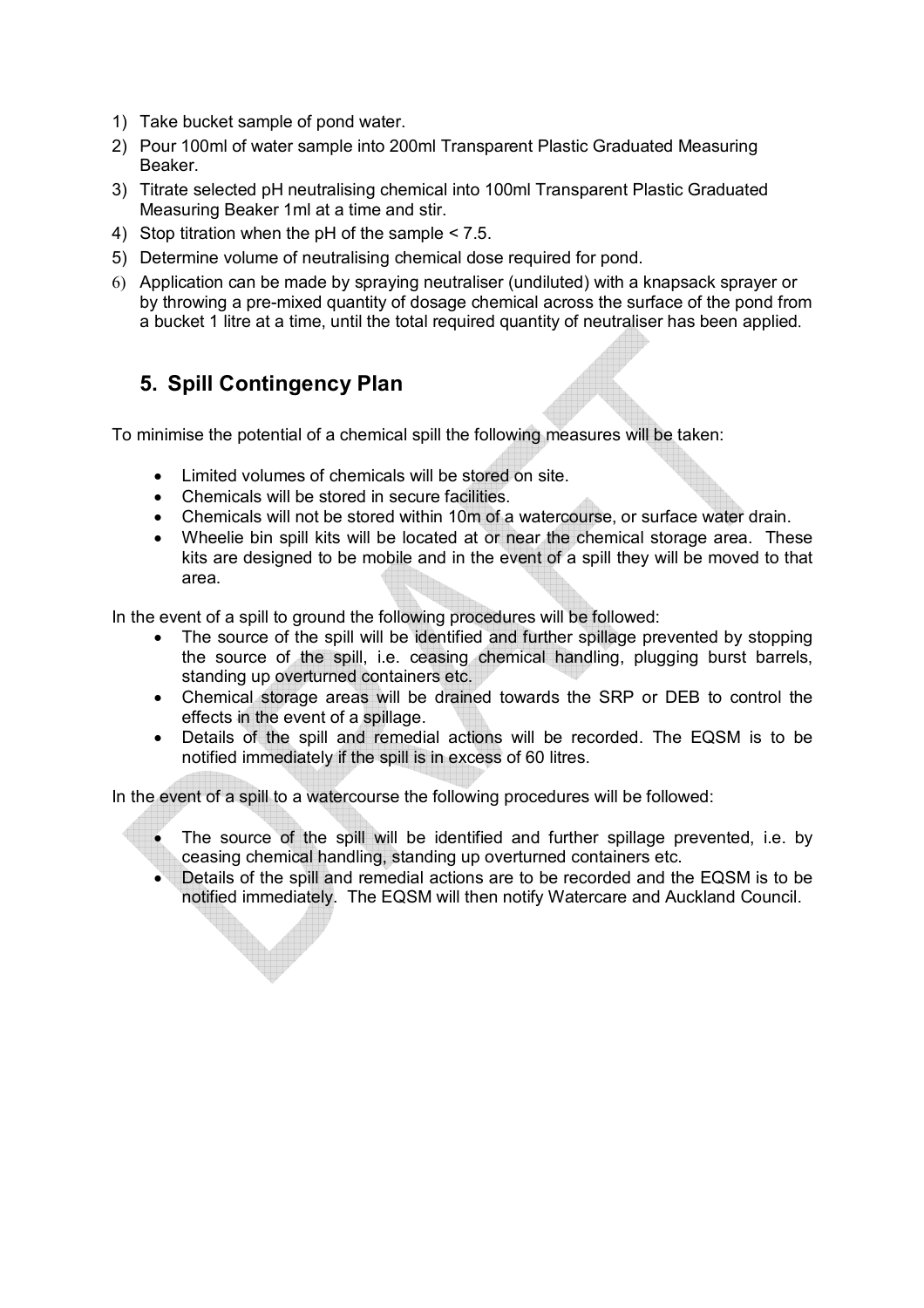## 6. Sample Pond Monitoring Check Plan

| Date                                           | Time              |                           |        |       | $\sqrt{(24hr)}$ |  |
|------------------------------------------------|-------------------|---------------------------|--------|-------|-----------------|--|
| Rainfall date                                  | Rainfall quantity |                           |        |       | (mm)            |  |
| Pond name                                      |                   |                           |        |       |                 |  |
| Pond Volume                                    | (m <sup>3</sup> ) |                           |        |       |                 |  |
| Pond clarity                                   | (mm)              |                           | pH     |       |                 |  |
|                                                |                   |                           |        | Notes |                 |  |
| PAC Titration into<br>100ml sample             | Iml(1%)           | Sample clarity no change  |        |       |                 |  |
|                                                |                   |                           |        |       |                 |  |
|                                                |                   |                           |        |       |                 |  |
|                                                |                   |                           |        |       |                 |  |
|                                                |                   |                           |        |       |                 |  |
|                                                |                   |                           |        |       |                 |  |
|                                                |                   |                           |        |       |                 |  |
|                                                |                   |                           |        |       |                 |  |
|                                                |                   |                           |        |       |                 |  |
|                                                |                   |                           |        |       |                 |  |
|                                                |                   |                           |        |       |                 |  |
|                                                |                   |                           |        |       |                 |  |
|                                                |                   |                           |        |       |                 |  |
|                                                |                   |                           |        |       |                 |  |
| $(PAC$ dose $(ml)/100$ ) x<br>Pond volume (m3) |                   | $\overline{(\mathbf{L})}$ |        | pH    |                 |  |
| Time Decants lowered<br>(24hr)                 |                   |                           | Signed |       |                 |  |